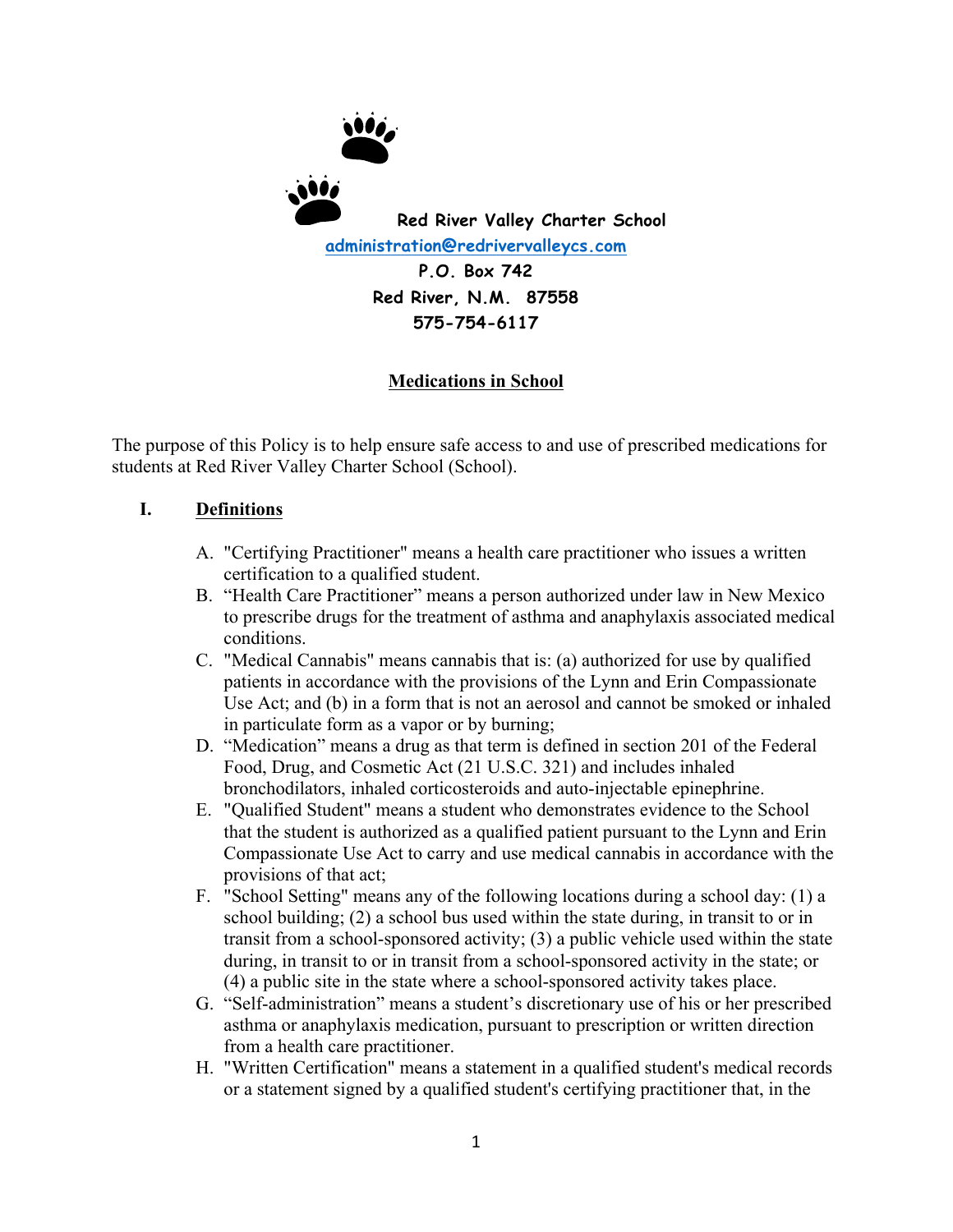certifying practitioner's professional opinion, the qualified student has a debilitating medical condition and the certifying practitioner believes that the potential health benefits of the medical use of cannabis would likely outweigh the health risks for the qualified student. A written certification is not valid for more than one year from the date of issuance.

- I. "Diabetes care personnel" means a school employee who volunteers to be trained and is trained in accordance with Section 3 of the Student Diabetes Management Act.
- J. "Diabetes medical management plan" means a document that a student's personal health care practitioner and parent or guardian develops that sets out the health services that the student needs at school and that is signed by the student's health care practitioner and parent or guardian;

### **II. Self-administration of Medication**

- A. The School grants to any student in grades kindergarten through eighth authorization to carry and self-administer health care practitioner prescribed asthma treatment medications and anaphylaxis emergency treatment medication if the following conditions are met:
	- 1. A health care practitioner has prescribed the medication for use by the student during school hours and instructed the student in the correct and responsible use of the medication; and
	- 2. The student has demonstrated the skill level necessary to use the medication and any device that is necessary to administer such medication as prescribed by the health care practitioner (or such practitioner's designee) and the school nurse or other school official who is a public education department licensed health care provider; and
	- 3. The school nurse (if available) with the health care practitioner formulates a written treatment plan for managing asthma or anaphylaxis episodes of the student and for medication use by the student during school hours; and
	- 4. The school has, in writing, informed the parent or guardian of the student that the school, including its employees and agents, is to incur no liability as a result of any injury arising from the self-administration of medication pursuant to this section; and
	- 5. The student's parent or guardian has completed and submitted to the school:
		- i. Any written documentation required by the school;
		- ii. The treatment plan formulated under this Policy; and
		- iii. A signed statement from the parent or guardian of the student acknowledging that, notwithstanding any provision of state law to the contrary, the school (including its employees and agents) is to incur no liability as a result of any injury arising from such self-administration of medication and the parent or guardian will indemnify and hold harmless the school (including its employees and agents) against any claim arising out of such self-administration of medication.
- B. Extent of authorization: An authorization granted under this Policy must allow the student involved to possess and use his/her medication: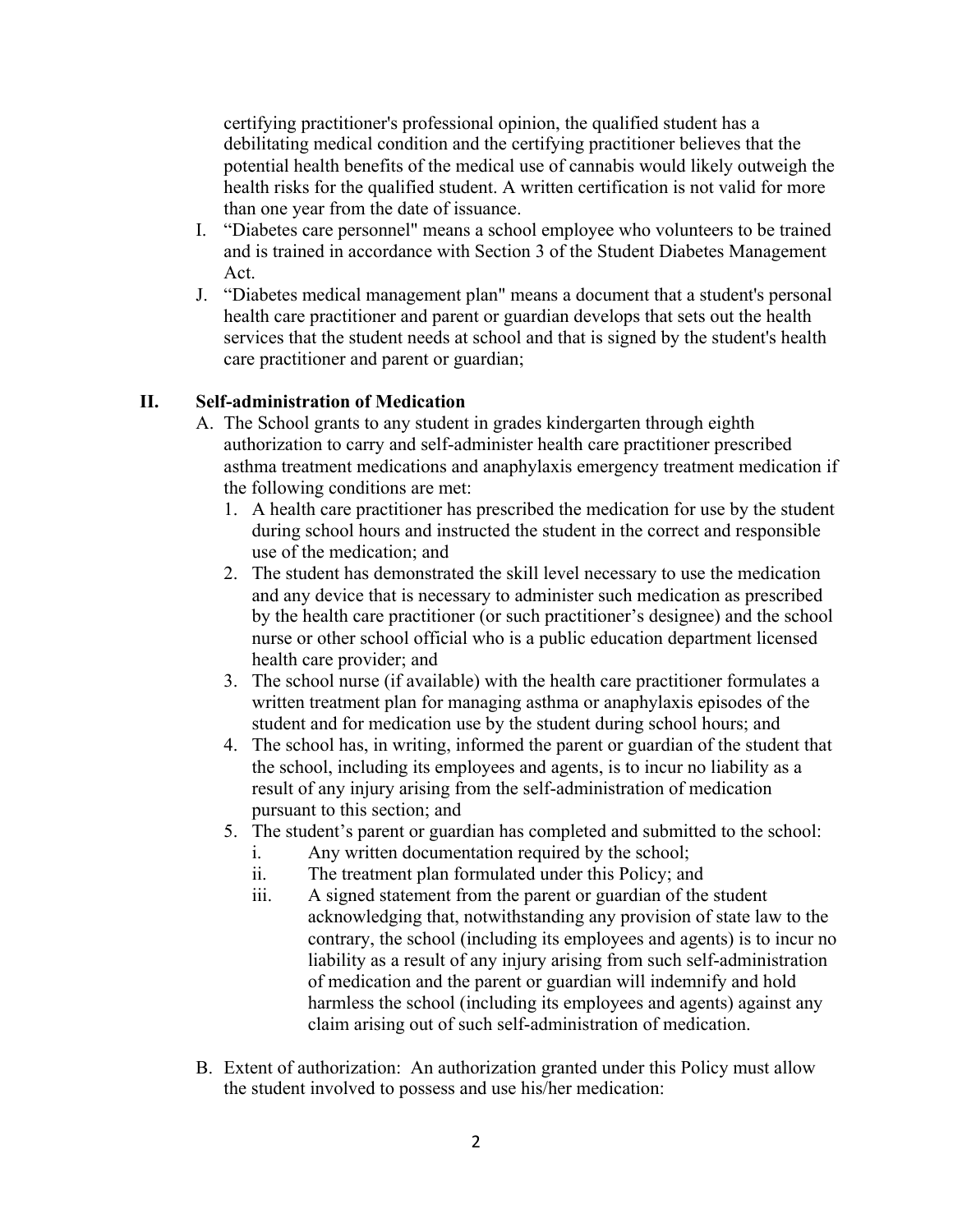- 1. While in school;
- 2. While at a school-sponsored activity;
- 3. During normal before-school and after-school activities such as before school or after school care on school-operated property; and
- 4. In transit to or from school or school-sponsored activities.
- C. Duration of authorization. An authorization granted under Subsection B:
	- 1. Must be effective only for the school year for which it is granted; and
	- 2. Must be renewed by the parent or guardian each subsequent school year in accordance with this section.
- D. The school must ensure that back-up medication, if provided by a student's parent or guardian, be kept at the student's school at a location easily accessible to the student in event of an asthma or anaphylaxis emergency. Back up medicine shall be stored in a locked cabinet in the main office. Only authorized personnel shall have access to this medication. However, at least one of these authorized personnel will be on campus anytime students are present so that the medication is easily accessible by the student. Authorized school personnel who in good faith provide a person with backup medication as provided in this paragraph are not liable for civil damages as a result of providing the medication.
- E. Information described in this Policy shall be kept on file at the student's school in a location easily accessible in the event of an asthma or anaphylaxis emergency. It shall be the policy of the School to ensure that FERPA, HIPPA, and all other applicable laws are complied with in the safekeeping and confidentiality of the required information. This information will be stored in a locked fireproof filing cabinet to which only authorized personnel have access.
- F. This Section does not apply to medical cannabis. Medical Cannabis is addressed in this Policy at Section V.

# **III. Human Immunodeficiency Virus (HIV)**

- A. Any student infected with HIV shall have appropriate access to public education.
- B. Any student infected with HIV shall have his or her right to privacy protected.
- C. Any school employee infected with HIV shall have his or her right to privacy protected.
- D. Curricula:
	- 1. The School shall provide instruction about HIV and related issues in the curriculum of the required health education content area to students in the elementary grades and in the middle/junior high school grades (the grades in which Red River Valley Charter School educates).
	- 2. Educational materials and grade levels of instruction shall be determined by the local school district and shall be appropriate to the age group being taught.
	- 3. The instructional program shall include, but not necessarily be limited to:
		- a. Definition of HIV and acquired immune deficiency syndrome (AIDS);
		- b. the symptoms and prognosis of HIV and AIDS;
		- c. how the virus is spread;
		- d. how the virus is not spread;
		- e. ways to reduce the risks of getting HIV/AIDS, stressing abstinence;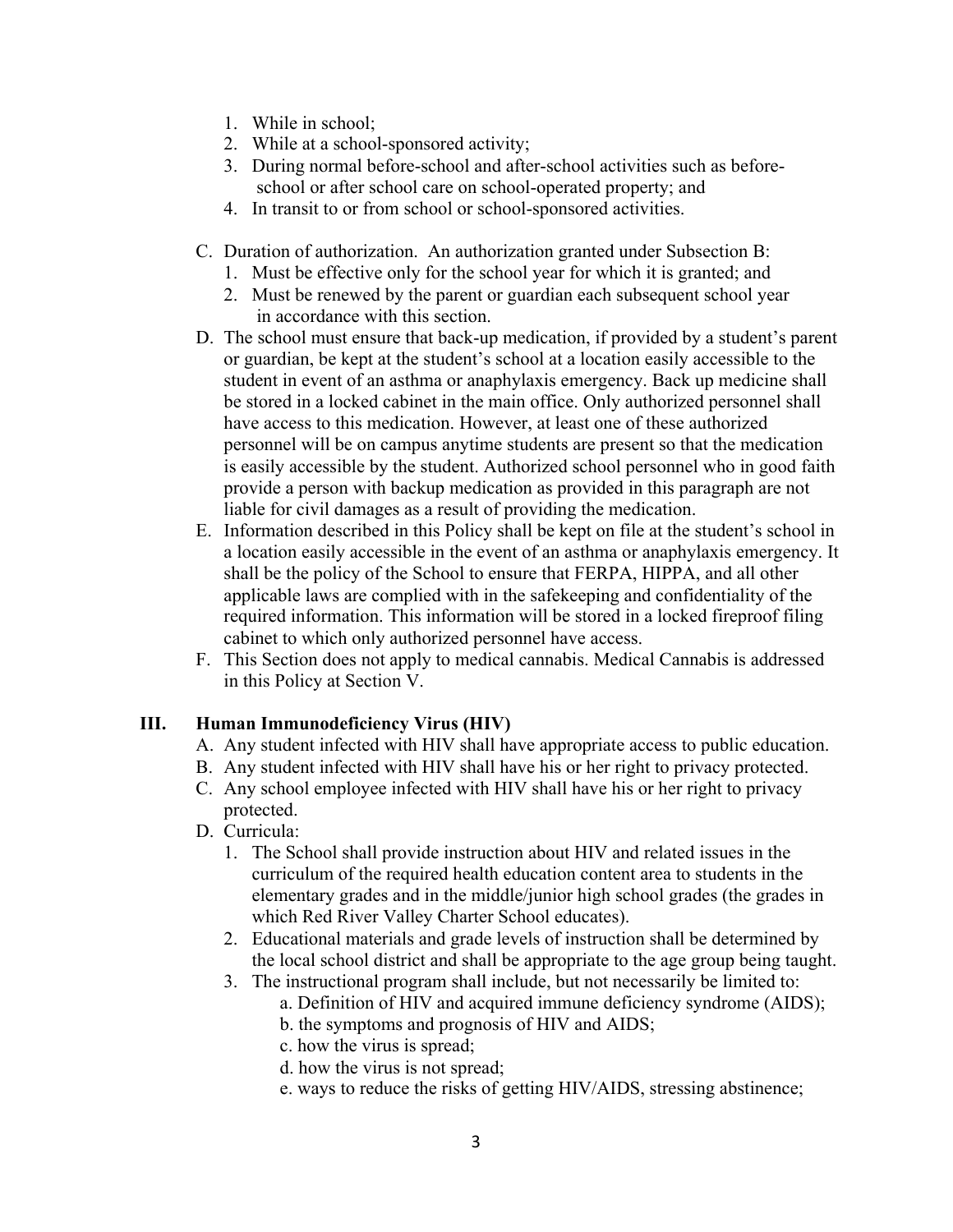- f. societal implications for this disease;
- g. local resources for appropriate medical care;

h. and ability to demonstrate refusal skills, overcome peer pressure, and use decision-making skills.

4. The School shall insure the involvement of parents, staff; and students in the development of policies and the review of instructional materials.

### **IV. Diabetes Management.**

- A. The parent or guardian of each student with diabetes who seeks diabetes care while at school shall submit to the school a diabetes medical management plan.
- B. Each school that receives a diabetes medical management plan shall review and implement the diabetes medical management plan.
- C. The School shall ensure that all students with diabetes receive appropriate and needed diabetes care as specified in students' diabetes medical management plans.

In accordance with the request of a parent or guardian of a student with diabetes and the student's diabetes medical management plan, a school nurse or, in the absence of a school nurse, diabetes care personnel shall perform diabetes care functions that shall include, at a minimum:

- 1. Checking and recording the student's blood glucose levels and ketone levels or assisting the student with checking and recording these levels;
- 2. Responding to blood glucose levels that are outside of the student's target range;
- 3. Administering glucagon and other emergency treatments as prescribed;
- 4. Administering insulin or assisting a student in administering insulin through the insulin delivery system that the student uses;
- 5. Providing oral diabetes medications; and
- 6. Following instructions regarding meals, snacks and physical activity.
- D. A school nurse or at least one diabetes care personnel shall be at each school where a student with diabetes is attending and shall be available to provide care to each student with diabetes as provided by this Policy during regular school hours and during all school-sponsored activities, trips, extended offsite excursions and extracurricular activities in which a student with diabetes is a participant and on buses where the bus driver has not been trained in diabetes care and a student with diabetes is a passenger.
- E. Each year by October  $15<sup>th</sup>$  the School shall submit a report to the Public Education Department. The report shall:
	- 1. State how many students with diabetes are attending the School; and
	- 2. Provide documentation regarding the compliance of the School with the provisions of the Student Diabetes Management Act.